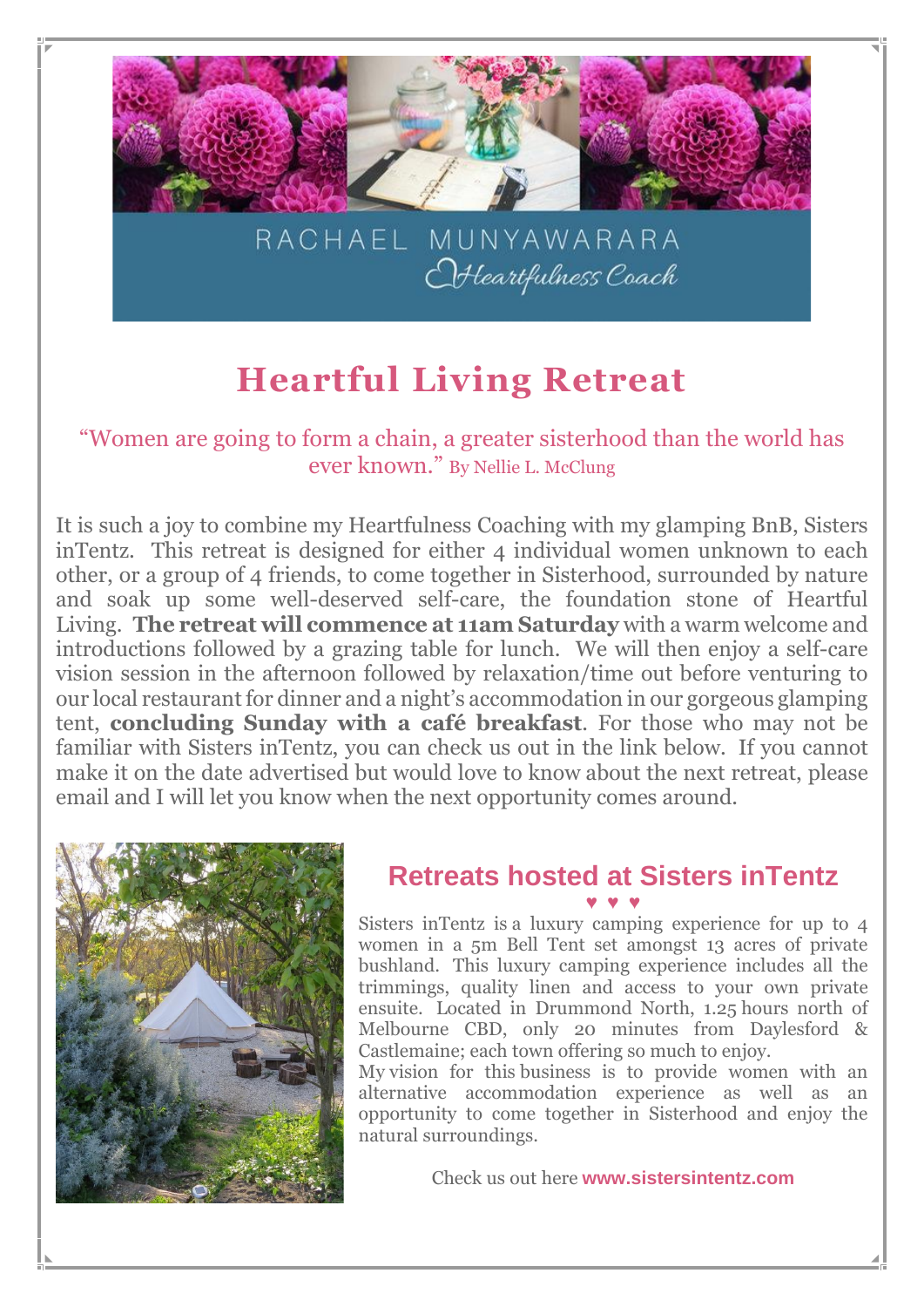### **Women's Heartful Living GLAMPING RETREAT Hosted by Sisters in Tentz** Sat 27th - Sun 28th Feb 2021

From 11am Saturday until 11am Sunday



Located in Drummond North, Victoria ne hour from Melbourne, 8 mins from M<mark>almsbury)</mark>

Hi, I'm Rachael Munyawarara, a Certified Life & Heartfulness Coach I will quide you through topics to help you form the foundations for Heartful Livina



 $$305 p/p$ 

**Price includes:** \*1 night glamping accom

\*group coaching session \*lunch & dinner Saturday

workshop materials \*follow up 1:1 coaching session

afe breakfast Sunday morning \*heartful welcome kit and



This Retreat is limited to 4 women to allow space for deep personal growth and connection through sharing. Each retreat can be made up of 4 individual women unknown to each other or a group of 4 friends so I look forward to receiving your email enquiry today.

INFO@HEARTFULNESSCOACH.COM **OR PHONE 0408 735 417** 



#### **Is this retreat right for me? ♥ ♥ ♥**

\* Are you feeling completely **exhausted**?

\* Constantly **running around** after others (family members, friends, children, clients)?

- \* Do you believe that **self-care** is important and know **you need more of it**?
- \* Would you love to build up your **resilience toolkit** and get some **new strategies** for living **The Heartful Way?**

\* Do you love nature, a **bit of adventure,** delicious **food** and deep **conversations**?

\* Do you love the idea of being challenged to **take life up a notch**?



If you answered yes to 2 or more of these questions, then let's lock in your spot at our upcoming **Heartful Living Retreat on 27th & 28th Feb 2021.**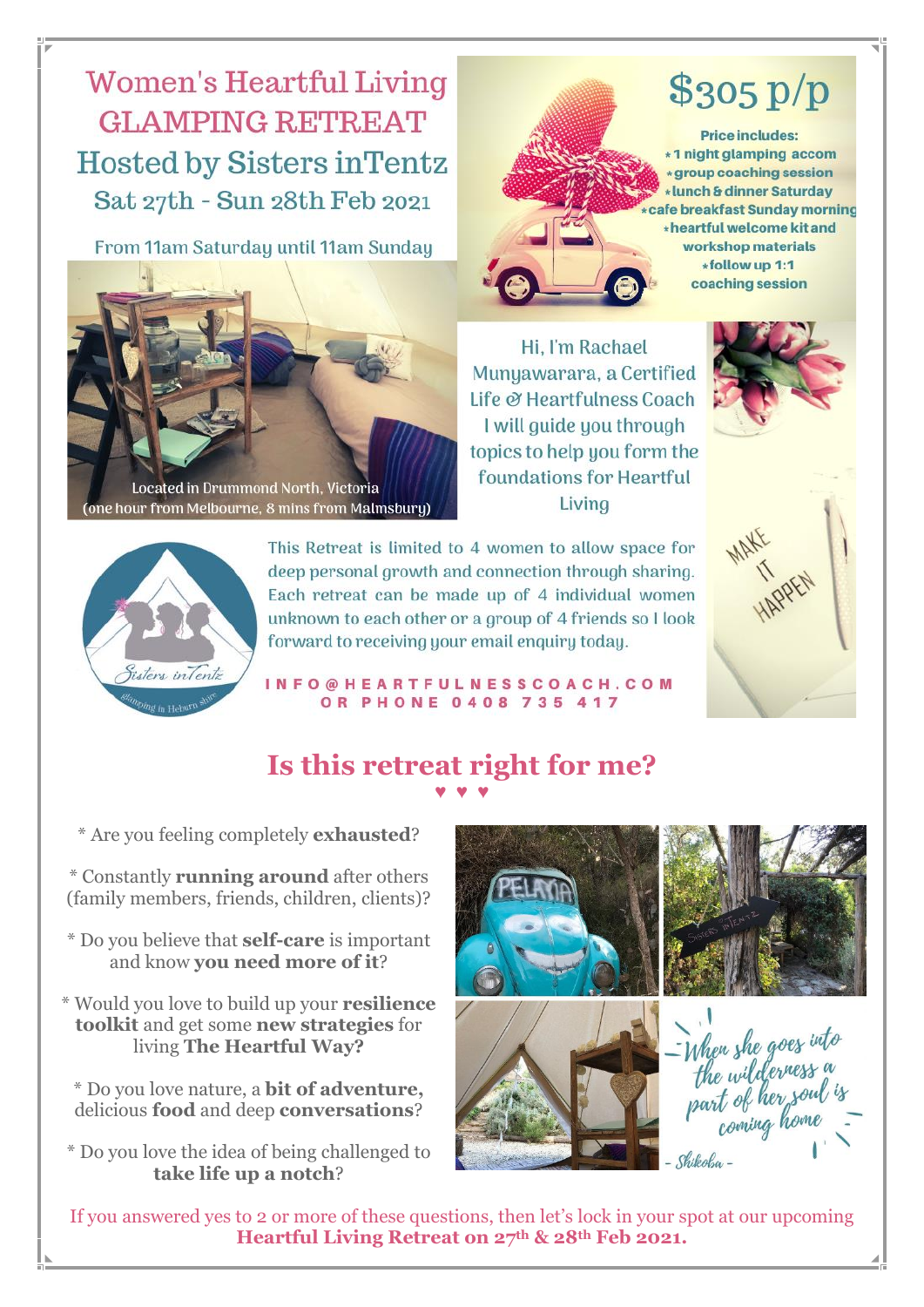#### **What to expect ♥ ♥ ♥**

The best part of allowing space for four women to come together and retreat into the wilderness is the intimacy of having such a small group. Each woman will come with their own story and current life situation and challenges and throughout our time together we will do our best to cater to the individual needs of each person involved. It is entirely up to you how you spend your time across the weekend, you may need some time alone to reflect or you may want to engage in the workshop and activities which will be on offer, this space and time is for you. Some of the elements included across the weekend will include:



#### **What is included in the cost? ♥ ♥ ♥**

\*1 nights' accommodation in a gorgeous glamping tent \*sisterhood survival kit \*grazing table for lunch on Saturday \*dinner Saturday night at local restaurant \*café breakfast Sunday morning \* resources for afternoon workshop \*follow up 1:1 coaching session